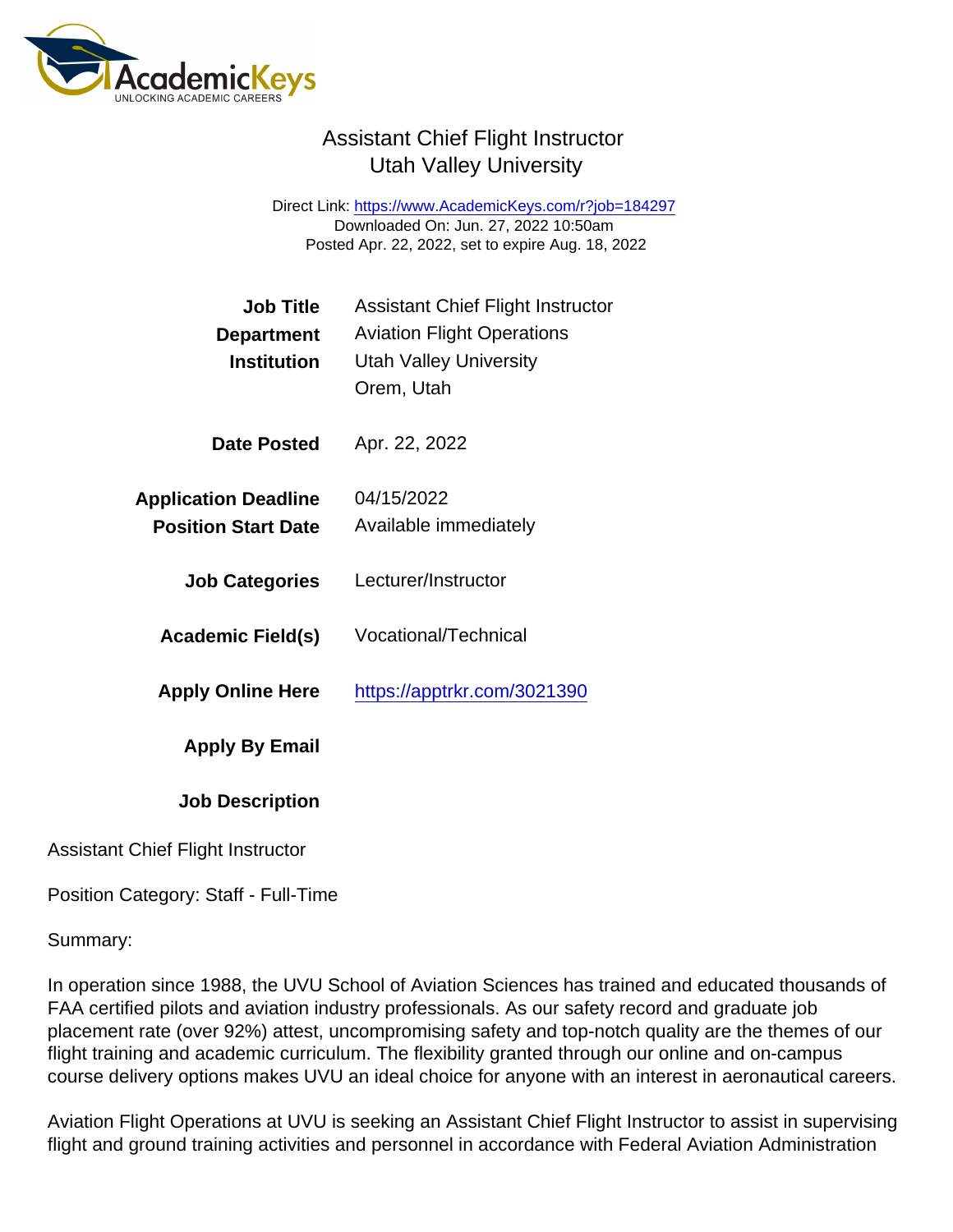Direct Link: <https://www.AcademicKeys.com/r?job=184297> Downloaded On: Jun. 27, 2022 10:50am Posted Apr. 22, 2022, set to expire Aug. 18, 2022

regulations and university policies. This position provides management and oversight of Certified Flight Instructors and students in flight training. The Assistant Chief Flight Instructor plays a key leadership role in flight operations, training & certification, dispatch, record-keeping and safety. UVU offers an excellent benefits package which includes a generous leave policy, 12 paid holidays, affordable medical and dental insurance options, life and AD&D insurance, tuition waiver (undergraduate resident) for employee and dependents and substantial employer contribution to a retirement plan.

Required Qualifications:

Bachelor degree and at least one year experience related to the essential duties OR, at least five years experience related to the essential duties.

Meets the Assistant Chief Instructor qualifications required by FAR Part 141.

FAA Commercial or Airline Transport Pilot Certificate with Airplane Single-Engine Land, Airplane Multiengine Land, and Instrument Airplane ratings.

Current FAA Flight Instructor Certificate with Airplane Single-Engine, Airplane Multiengine, and Instrument Airplane ratings.

Current FAA Medical Certificate.

Current flight review and instrument privileges.

Knowledge, Skills and Abilities:

Knowledge:

Knowledge of Federal Aviation Regulations, including FAR Part 141.

Knowledge of standard pilot training practices and all applicable information resources.

Knowledge required to demonstrate competence in the privileges of the pilot and instructor certificates held by the applicant.

Skills:

Must regularly demonstrate competence in all operational duties including piloting, flight instruction, ground instruction, student evaluation, instructor evaluation.

Effective teaching skills.

Interpersonal communication and development skills.

Supervisory skills.

Organizational and prioritization skills.

Abilities:

Pass initial and recurrent tests related to Part 141 assistant chief instructor duties.

Able to maintain proficiency and currency on required pilot and instructor privileges.

Able to develop assessments.

Able to communicate professionally and effectively verbally and in writing.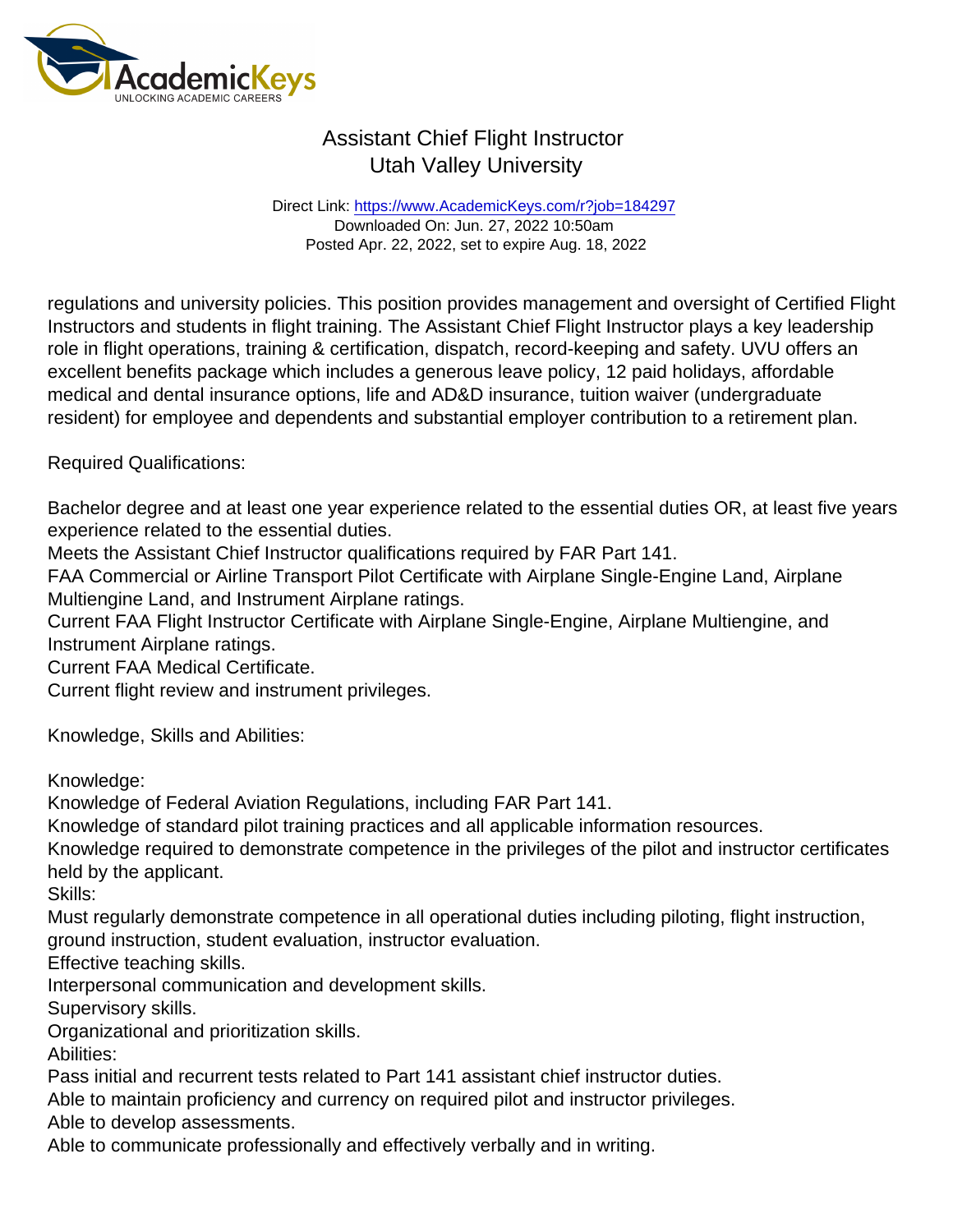Direct Link: <https://www.AcademicKeys.com/r?job=184297> Downloaded On: Jun. 27, 2022 10:50am Posted Apr. 22, 2022, set to expire Aug. 18, 2022

Able to resolve employee and student conflicts or concerns. Able to work professionally and collaboratively with others. Able to determine, prioritize and accomplish assigned tasks & personal goals. Able to use standard word processing and general computer applications.

Preferred Qualifications:

Physical Requirements:

Physical ability to perform occasional manual work

Benefits Summary:

UVU offers an excellent benefits package which includes a generous leave policy, 12 paid holidays, affordable medical and dental insurance options, life and AD&D insurance, tuition waiver (undergraduate resident) for employee and dependents and substantial employer contribution to a retirement plan.

FLSA: Exempt

Pay Range: \$56,842 - \$71,053 DOE

Advertisement Number: STA117822

Open Date: 03/22/2022

Review Start Date: 04/01/2022

Close Date: 4/15/2022

Open Until Filled: Yes

Special Instructions to Applicant:

To apply, visit: [url=https://apptrkr.com/3021390]https://www.uvu.jobs/postings/27430

Employment decisions are made on the basis of an applicants qualifications and ability to perform the job without regard to race, color, religion, national origin, sex, sexual orientation, gender identity,